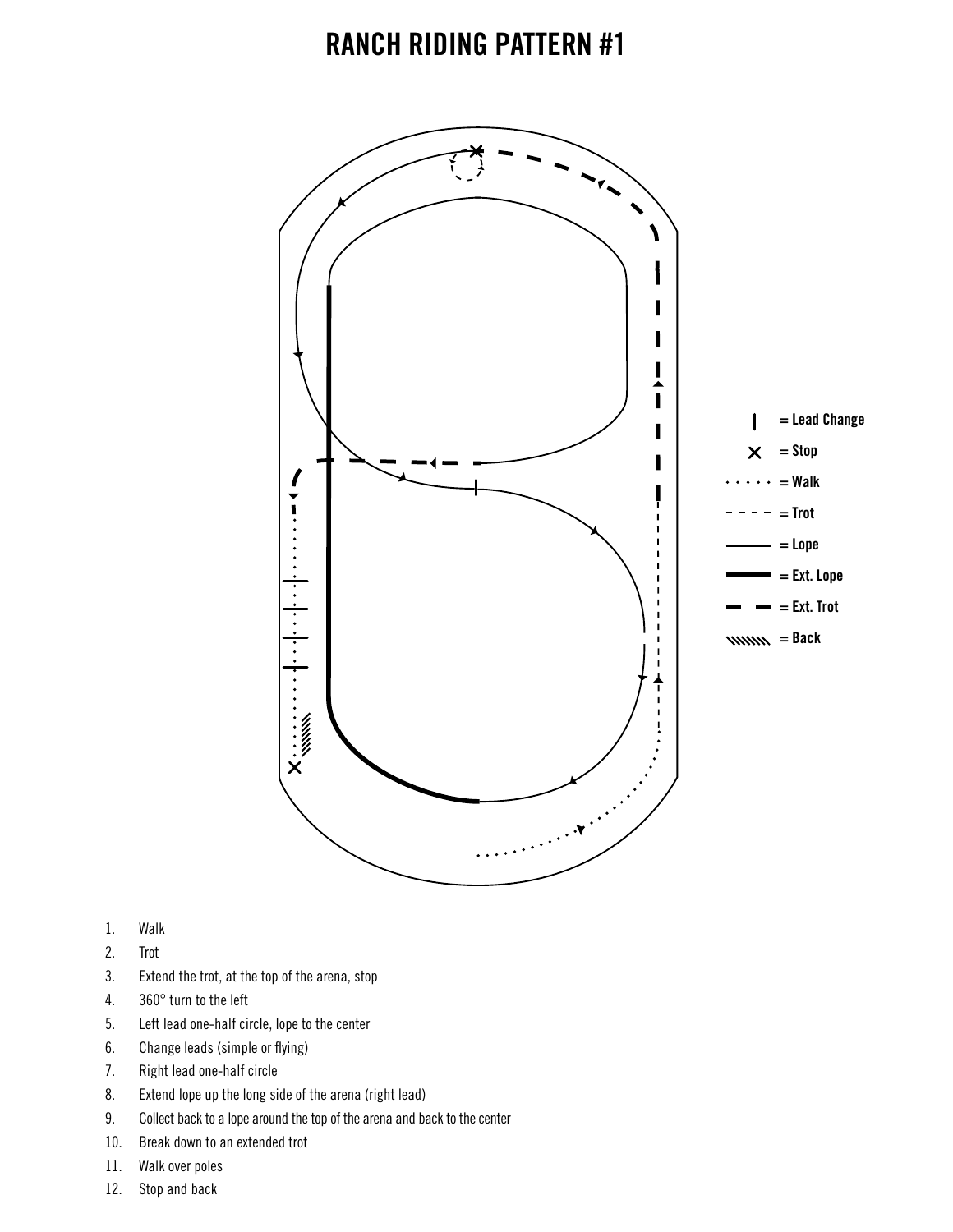

- 1. Walk
- 2. Trot
- 3. Extended trot
- 4. Left lead lop
- 5. Stop, one and one-half turn to the right
- 6. Extended lope
- 7. Collect to working lope on the right lead
- 8. Change leads (simple or flying)
- 9. Walk
- 10. Walk over logs
- 11. Trot
- 12. Extended trot
- 13. Stop and back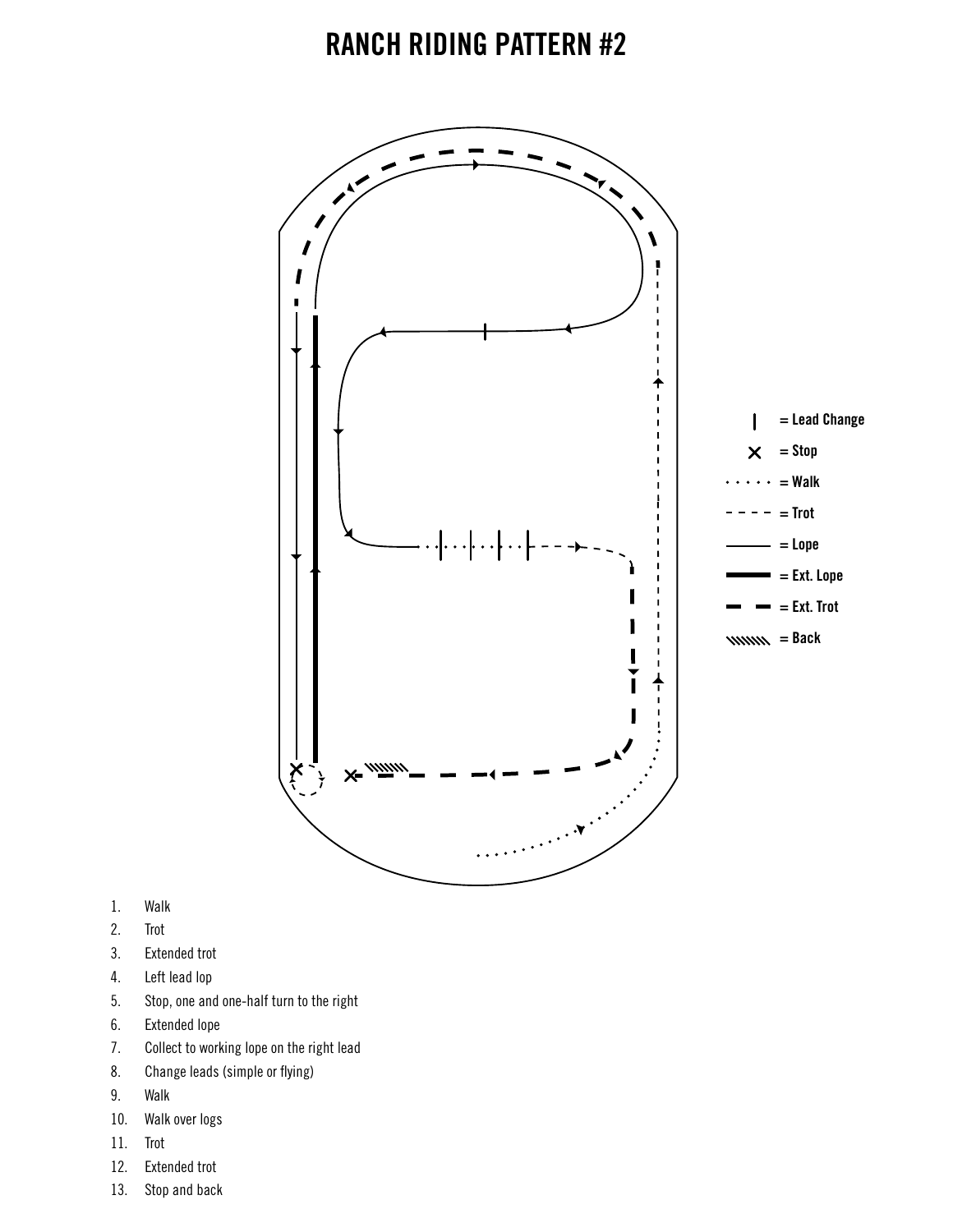

- 1. Walk
- 2. Trot serpentine
- 3. Lope left lead around the end of the arena, then diagonally across the arena
- 4. Change leads (simple or flying)
- 5. Lope on the right lead around the end of the arena
- 6. Extend lope on the straight away and around corner to the center of the arena
- 7. Extend trot around corner of the arena
- 8. Collect to a trot
- 9. Trot over poles
- 10. Stop, do a 360° turn each direction (either direction first, L-R or R-L)
- 11. Walk, stop and back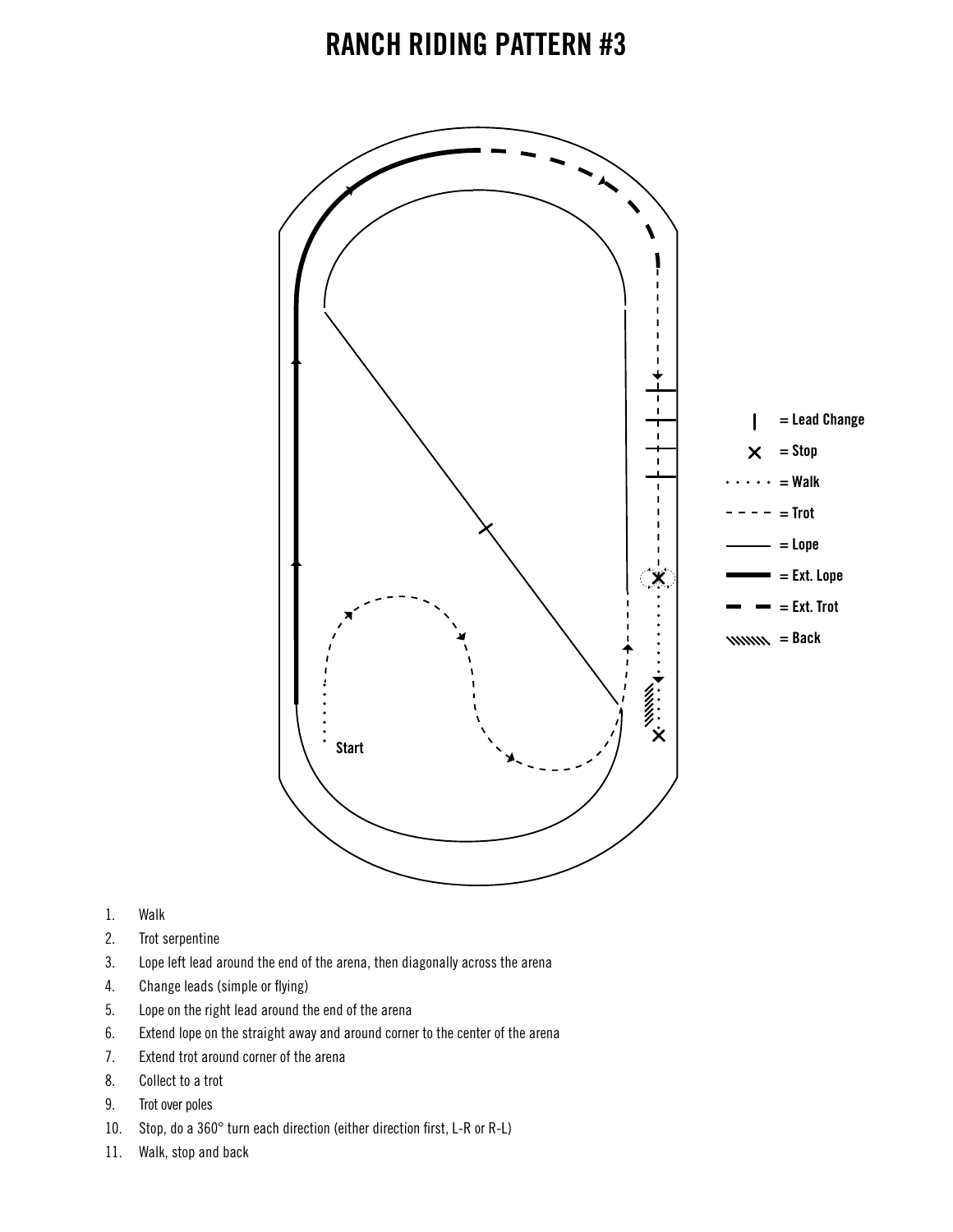

- 1. Walk
- 2. Walk over logs
- 3. Trot
- 4. Lope on the right lead
- 5. Extended trot
- 6. Trot
- 7. Lope on the left lead
- 8. Change leads (simple or flying)
- 9. Right lead, extended lope
- 10. Collect lope
- 11. Trot
- 12. Walk
- 13. Stop and back
- 14. 360° turn each direction (either direction first, L-R or R-L)